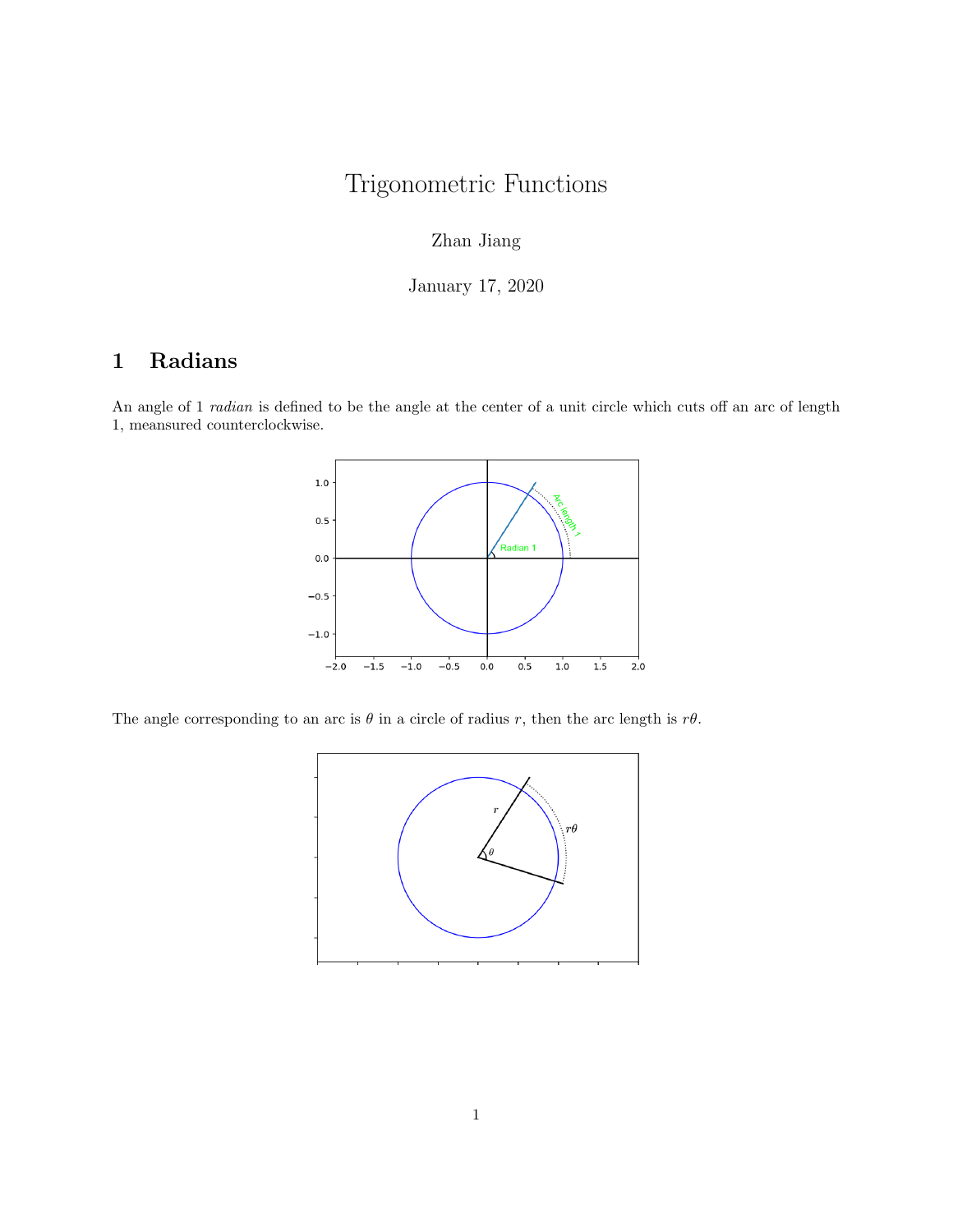## 2 The sine and cosine functions



For a given angle t in radian, it determines a point  $(x, y)$  on the unit circle. Then the cosine value of t is defined to be the x-coordinates, and the sine value is defined to be the y-coordinates, i.e.  $cos(t) = x$ ,  $sin(t) = y$ . Pythagorean theorem  $x^2 + y^2 = 1 \Rightarrow \cos^2(t) + \sin^2(t) = 1$ .

#### 2.1 Graph

Below are the graphs of  $sin(x)$  and  $cos(x)$ .



There are several things to pay attention to.

- Both functions have domain and range .
- $\sin$  is a  $\frac{ }{ }$  function while cos is a  $\frac{ }{ }$  function.

#### 2.2 Amplitude, period, and phase

**Definition 2.1.** A function  $f(x)$  is *periodic* if there is some T such that  $f(x+T) = f(x)$  for any x.

Both sin and cos are periodic. Because  $sin(x + 2\pi) = sin(x)$  and  $cos(x + 2\pi) = cos(x)$ . For any periodic function, the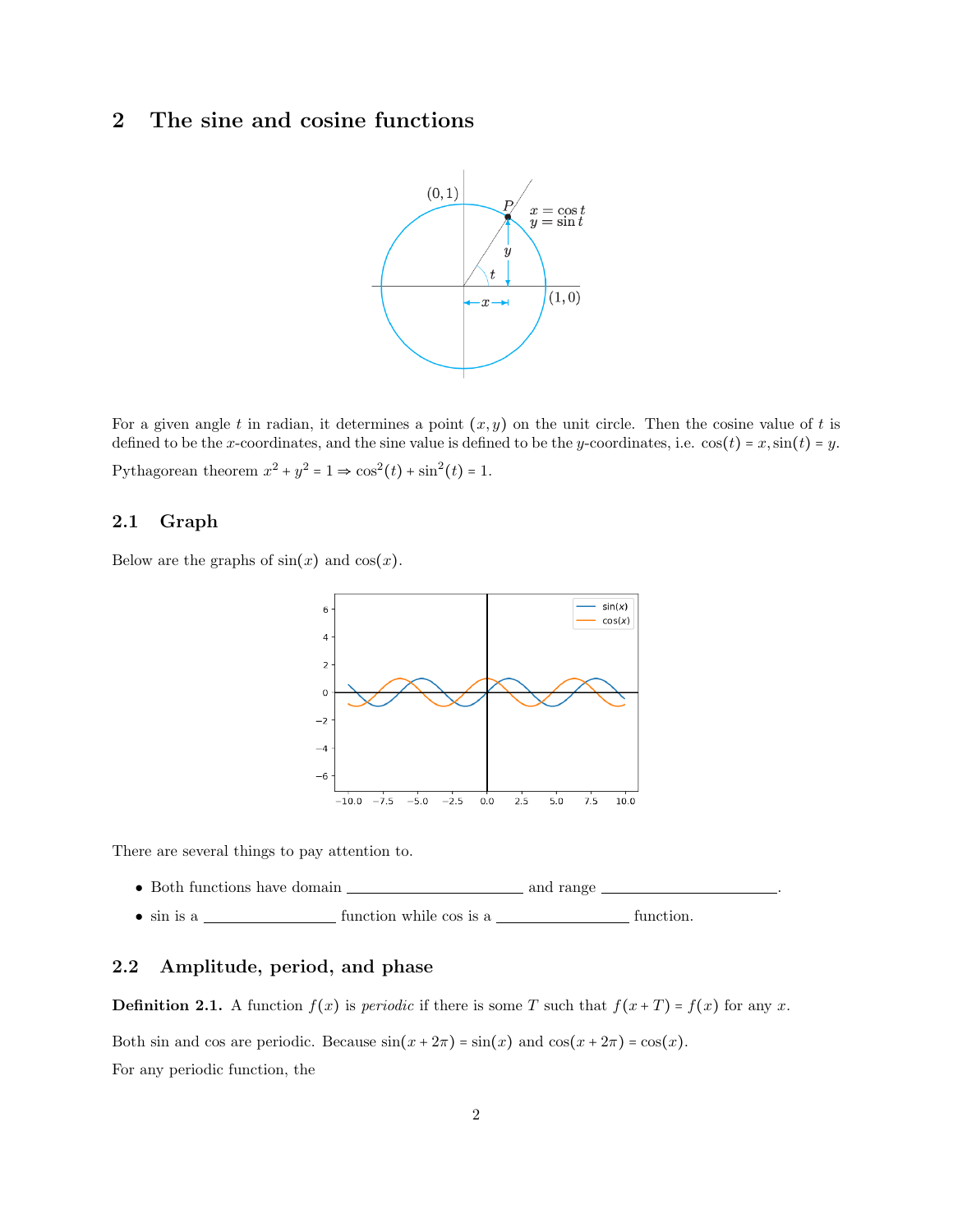- Amplitude is half the distance between the maximum and minimum values (if it exists)
- Period is the smallest increasement in  $x$  needed for the function to execute one complete cycle.

Both sin and cos have amplitude and period .

From the graph of sin and cos, we see that they are exactly the same, only shifted horizontally. The cosine graph is the sine graph shifted \_\_\_\_\_\_\_\_\_\_\_\_ to the left. We say that the *phase difference* or *phase shift* between sin(x) and cos(x) is .

What is the approximate period of the moon's revolution around the earth?

#### 2.3 Sinusoidal functions

Functions whose graphs are the same shape of a sine (or cosine) curve are called sinusoidal functions. They are usually modeled by functions

$$
f(t) = A\sin(Bt)
$$
 or  $g(t) = A\cos(Bt)$ .

Say we have a sinusoidal function  $f(t) = A\sin(Bt)$ . What are the amplitude and the period of this function? If we shift  $f(t)$  to the left horizontally by h, then the new function is  $\frac{1}{1-\frac{1}{2}}$ If we shift  $f(t)$  up vertically by C, then the new function is \_\_\_\_\_\_\_\_\_\_\_\_\_\_\_\_\_\_\_\_\_\_\_\_\_\_\_\_\_.

#### 2.4 Questions

1. Find a possible formula for the graph below



<sup>2.</sup> The voltage V of an electrical outlet in a home as a function of time t (in seconds) is  $V = V_0 \cos(120\pi t)$ .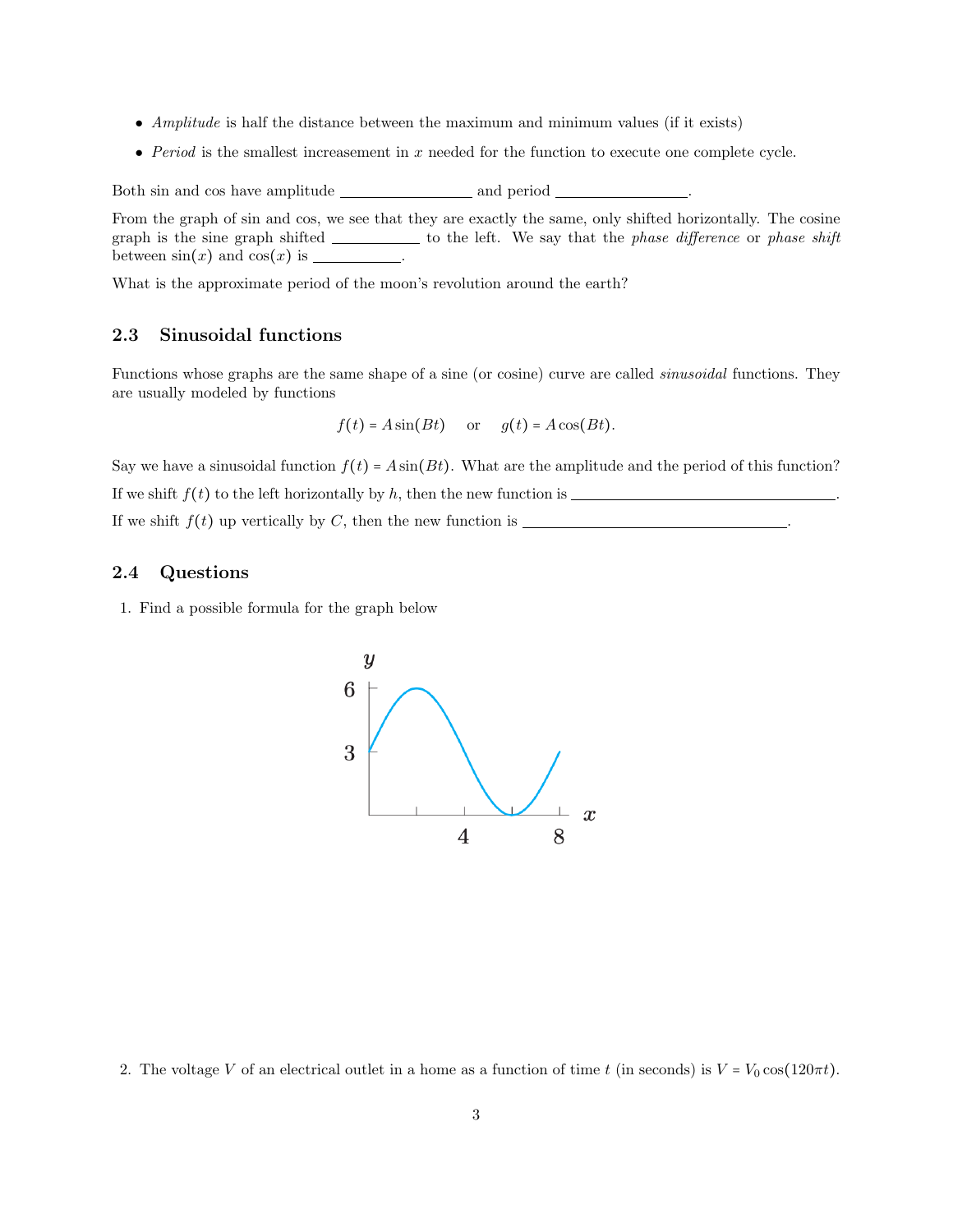- (a) What is the period of the oscillation?
- (b) What does  $V_0$  represent?

3. The depth of water in a tank oscillates sinusoidally once every 6 hours. If the smallest depth is 5.5 feet and the largest depth is 8.5 feet, find a possible formula for the depth in term os time in hours.

- 4. (a) Use a graphing calculator or computer to estimate the period of  $2\sin(\theta) + 3\cos(2\theta)$ .
	- (b) Explain your answer, given that the period of  $sin(\theta)$  is  $2\pi$  and the period of  $cos(2\theta)$  is  $\pi$ .

5. Find the area of the trapezoidal cross-section of the irrigation canal shown below.

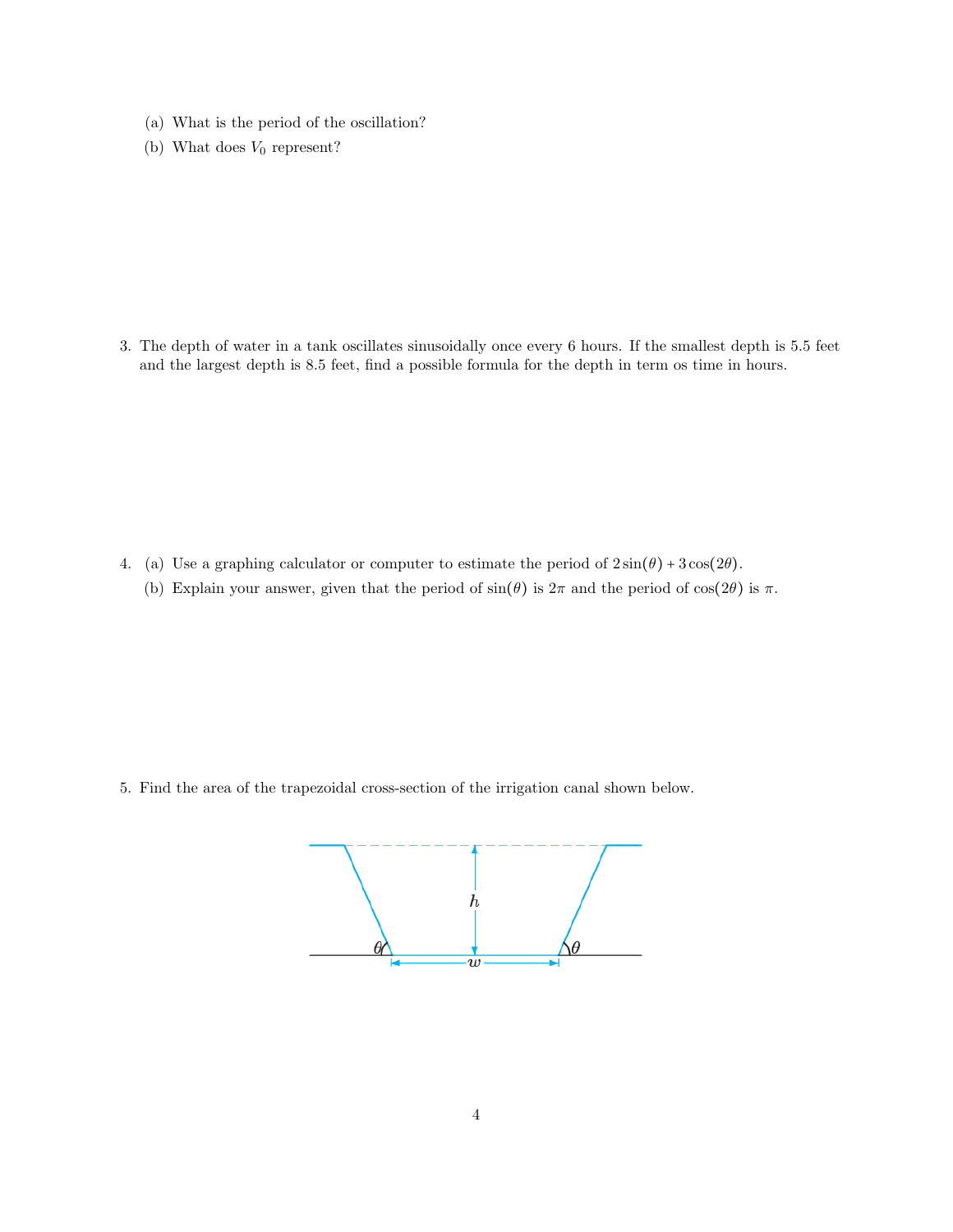## 3 The tangent functions

If t is any number with  $cos(t) \neq 0$ , we define the tangent function as follows

$$
\tan(t) = \frac{\sin(t)}{\cos(t)}
$$

The graph is below



So the period is and the amplitude is .

# 4 The inverse trigonnometric functions

For  $-1 \leq y \leq 1$ ,

$$
\arcsin(y) = x
$$

means 
$$
\sin(x) = y
$$
 with  $-\frac{\pi}{2} \le x \le \frac{\pi}{2}$ .



Similarily,

 $arccos(y) = x$ 

means  $cos(x) = y$  with  $0 \le x \le \pi$ .